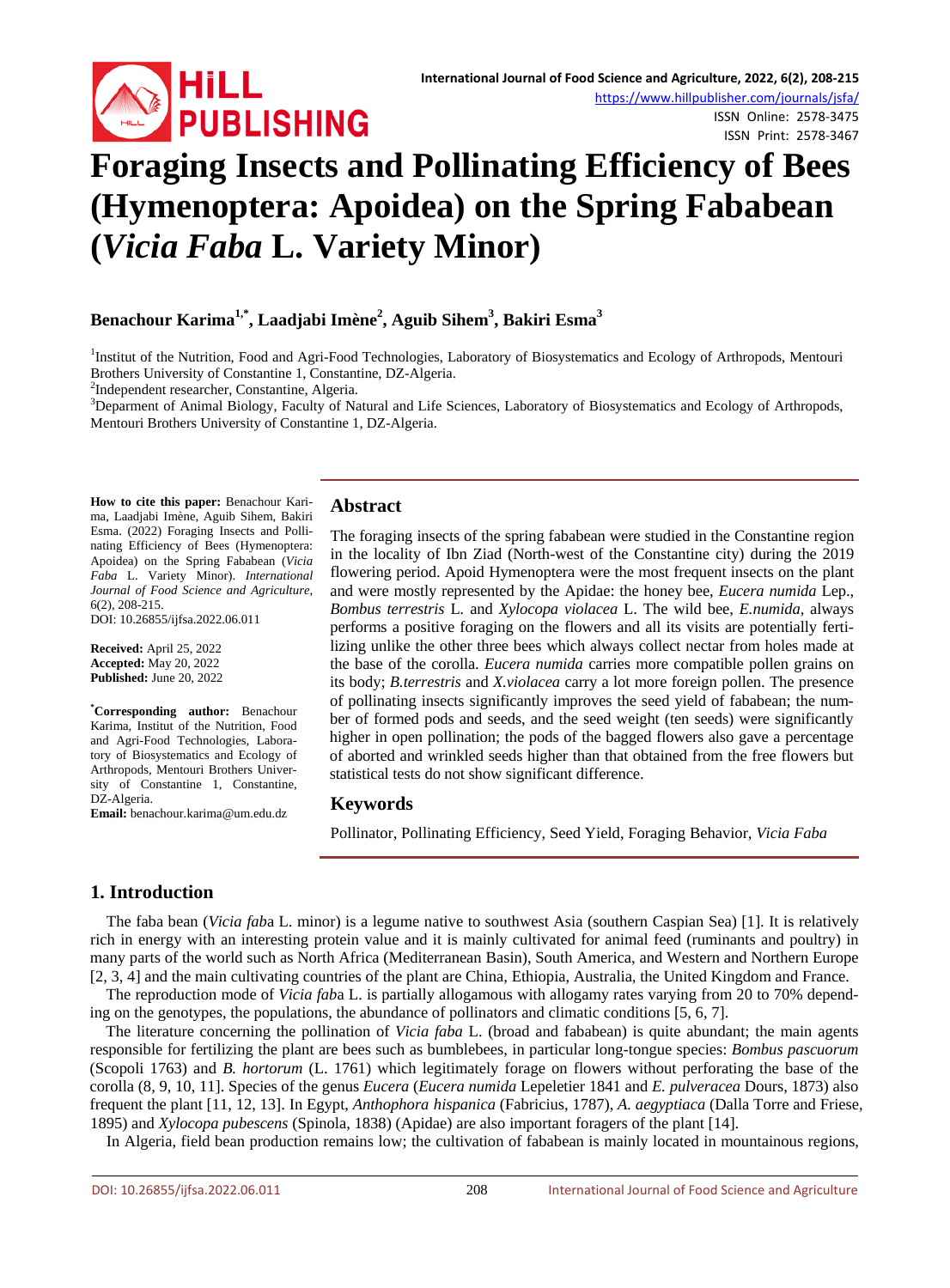in particular Kabylie, where it was used for human and animal food and the only cultivated sub-variety is "sidi Aich" [15]. This species has declined sharply since the development of livestock feed, but from the 1990s, the faba bean was studied for the nutritional value of its seeds with the aim of incorporating them into the diet of domestic animals including broiler chickens [16].

The present work documents for the first time a comprehensive list of insects visiting fababean flowers during the blooming period in the region of Constantine. The foraging behavior and the pollinating efficiency of the main visitors have been studied to determine which ones are most useful for the plant and which can help improve its yield. The effect of the entomophilious pollination on the seed production of the plant was also determined.

## **2. Material and Mehodes**

#### **2.1 Study area**

Observations were conducted in a station of the locality of Ibn Ziad at North-west of the Constantine city (36° 22' 45''N, 6° 28' 19'' E, and 468 m). The station is a private plot of approximately two hectares. The plant (sub-variety Sidi Aich) is cultivated in small plots of  $1m<sup>2</sup>$  each; there are also other cultivated plants such lentils and wheat. Around or in the plots, there is natural herbaceous vegetation composed mainly by different melliferous species such as *Scolymus hispanicus* L., *Galactites tomentosus* L, *Silybum marianum* L. (Asteraceae); *Borago officialis* L., *Echium vulgare* L.,(Boraginaceae); *Hedysarum coronarium* L. (Fabacceae) and *Anethum graveolens* L. (Apiaceae). Peak flowering of these species occurred in late March and early April.

#### **2.2 Count of forager's insects**

Observations and measurements of insect flower visitors were made in 2019 during 11 days (24, 28-30 March and 1, 3, 12, 14, 17, 23 and 25 April). The flowering period was characterized by unfavorable weather conditions (rains) and several outings have been canceled ( $T^{\circ} = 18.27^{\circ} \pm 2.83^{\circ}$ C; HR = 50.54  $\pm$  10.38 %). Counts were made at eight different times during the day (9:00-10:00, 10:00-11:00, 11:00-12:00, 12:00-13:00, 13:00-14:00, 14:00-15:00, 15:00-16:00, 16:00-17:00 ; GMT+1); the observer travelled during each hour the five plots which have been delimited inside the culture and recorded foraging insects present on flowers (one visit was recorded per specimen observed). A measurement of the floral density is also carried out to estimate the forager's density per100 flowers. This measure per unit of flowers is more appropriate in terms of pollination [11]. The collected specimens of bees were identified using keys and reference species.

#### **2.3 Foraging behavior and pollinating efficiency of the bees**

In parallel to the counting of foragers, some parameters were obtained for the most abundant species encoutered on the flowers (the honeybee, *Eucera numid*a, *Bombus terrestris* and *Xylocopa violacea*) such as visitation rate: number of flower visited per minute, contact with stigma: whether or not the bee touched the stigma of the visited flower and the purpose of visit: collect nectar, pollen or both rewards.

#### **2.4 Pollen carried on the body of bees**

Forager insects vary in the amounts of pollen carried on their bodies [17, 18, 19] or that is deposited on stigmas [20, 21]. In this work, we counted the pollen grains of the fababean transported on the body of the four major bees mentionned above to estimate their fidelity and their potential contribution in pollination of the plant. For pollen extraction, 10 females (pollen foragers for the honeybee) of each species were captured in plastic tube containing filter paper soaked with ethyl acetate to immediately kill insects. The hind legs of bees were removed first to exclude corbicular or scopa loads from the pollen counts because this pollen was not available for pollination [22]. Each individual was placed in a tube containing 70% alcohol completely covering the insect; the tubes were shaken with an agitator for about 15 min to dislodge pollen grains from the body of the insect. Individuals were removed from the tubes and the resulting pollen suspension centrifuged at 10,000 rpm for 15 min. The tubes containing pollen pellets were dried for 24 h at room temperature, and the pollen pellets were incorporated with a clamp into a glycerinated and colored gelatin. Gelatin was deposited in small sections on slides and melted on a hotplate; the slides were covered with coverslips and observed under an optical microscope (Optech, ×200). Slides with fababean pollen are prepared beforehand, and all fababean pollen grains and mixed pollen grains present on the slides were counted.

#### **2.5 Effect of the cross-pollination on the seed yield**

To determine the effect of the cross-pollination on the seed production of the plant, flower buds of various inflorescences were covered with tulle bags (1 mm mesh size) to prevent access to foragers. Once the flowers faded completely, the bags are removed and the numbers of pods and aborted pods are measured at the fruit set. The average weight of 10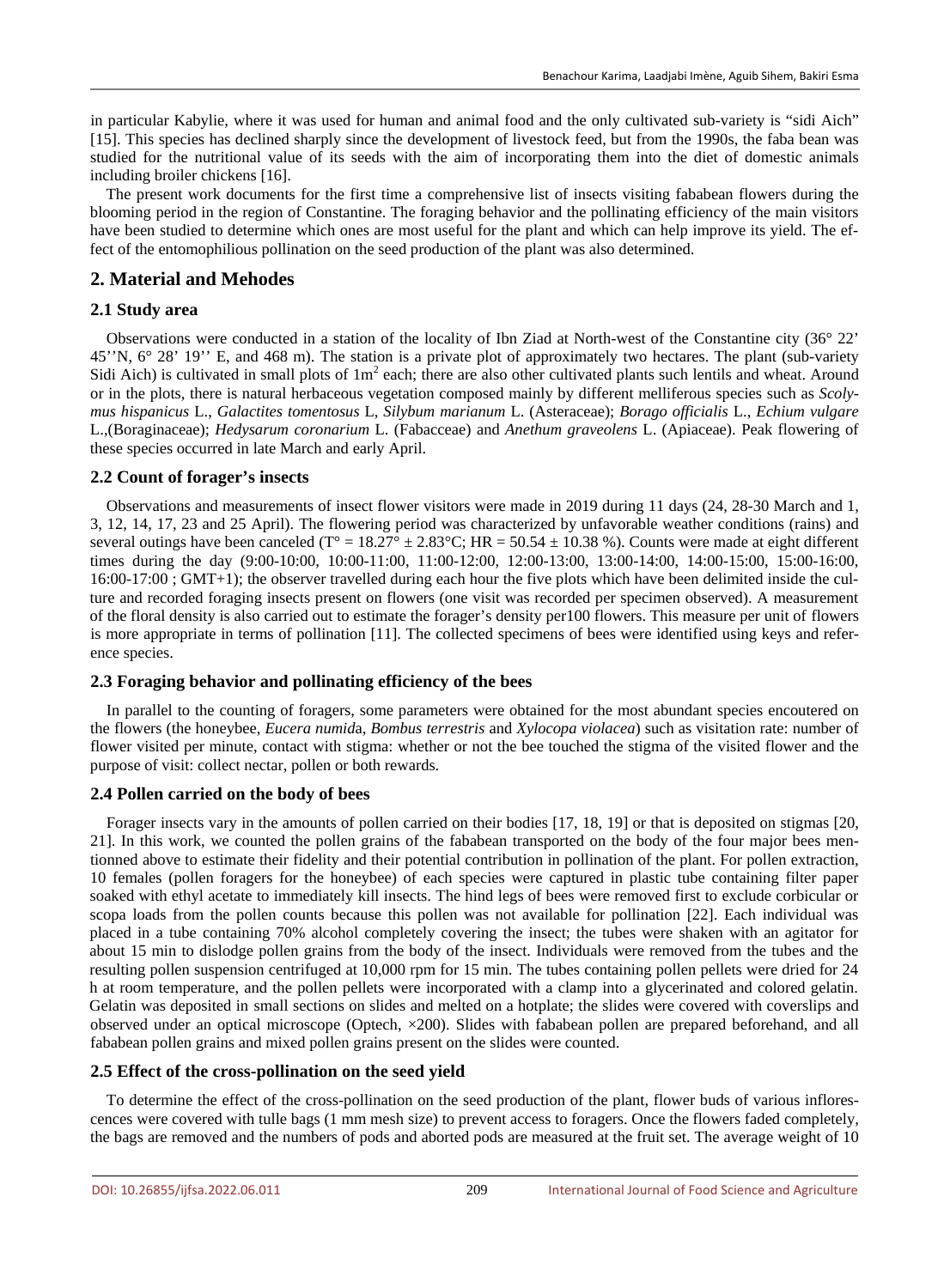seeds, the average number of seeds per pod and the numbers of aborted and wricled seeds are also noted.

#### **2.6 Data analysis**

Student's t-test was used to compare the average number of seeds per pod and the average weight of 10 seeds in free and self-pollination. The standard-score test  $(\varepsilon)$  was used to compare the proportions of formed and aborted pods, the proportions of aborted and malformed seeds in presence and absence of pollinators. The Kruskal-Wallis test (H test) and the Mann-Whitney test (test U) (non-parametric tests) were used to compare the numbers of fababean pollen grains carried out on the body of the four abundant bees encountered on the plant.

### **3. Results**

#### **3.1 Plant flowering**

The flowering period of the faba bean lasted 36 days, from 20 March to 25 April 2019. Flowering is from bottom to top. On average, a plant has 10 inflorescences and each of which contains an average 5 flowers. The flowering of the plant evolves gradually to reach a peak on April 3 (1000 blooming flowers) then it gradually declines to end on april 25.

#### **3.2 Inventory and density of forager's insects**

During the flowering of the plant, various insects belonging to four orders: Hymenoptera, Diptera, Coleoptera and Lepidoptera visited the flowers of the fababean. Hymenoptera are the most abundant with 93% of visits recorded (table 1). This order is represented by the Apoidea with three families (Apidae, Megachilidae and Halictidae) and the vespoidea with a single family (vespidae). Bees are the most common with six observed species; *Apis mellifera* (L.1758), *Eucera numida* (Lepeletier, 1841), *Eucera eucnemidea* (Dours, 1873), *Bombus terrestris* (L. 1758) and *Xylocopa violacea* (L. 1758). The honeybee is the main visitor with 58% of observed visits and an average density / 100 flowers of 16 individuals and the second most abundant species, *E.numida*, recorded a density of 5 individuals/100 flowers (Table 1).

#### **3.3 Foraging behavior and pollinating efficiency of bees**

The most abundant bees visiting the fababean flowers collected pollen and nectar at different hours of the day. The two most locally dominant pollinators, *Apis mellifera* and *E.numida* differ in their foraging behavior; *E.numida* always collecs the floral products by the natural opening of the corolla and therefore all its visits can be fertilizing (Table 2). The honey bee collect the nectar through holes mad at the base of the corolla by other bees, so only 42.51% of its visits can bee fertilizing. This foraging behavior is also observed in *Bombus terrestris* and *X.violacea* that harvest the nectar outside the corolla, and only 59% and 64% respectively of their visits can be fertilizing. Concerning the visitation rate on flowers, the visits of the honeybee were slightly less frequent compared to those of the other three bees (Table 2). The visits of the honeybee and *Eucera numid*a were more intense from 11 a.m until 3 p.m and the proportions of pollen and nectar collected by the two bees during the day were almost similar (pollen: 39% and 44%, nectar: 57% and 56% respectively); the pollen was more collected in the morning and the nectar in the afternoon (Figure 1).

#### **3.4 Pollen load carried by bees**

The results of counting pollen grains of *Vicia faba* revealed that *E.numida* carried the highest pollen load compared to the other three bees (Figure 2) (H = 22.81; p < 0.01). The wild bee, transported significantly higher pollen of fababean than the honeybee (U = 100; p = 0.0002). *B.terrestris* and *X.violacea* carried on their body more mixed pollen than the fababean pollen.

#### **3.5 Effect of the entomophilious pollination on the seed yield**

The yield of the plant is higher in the presence than in the absence of pollinators. The percentage of pods formed (69%) from uncovered flowers is greater than that obtained from bagged inflorescences (46%) ( $\varepsilon = 2.56$ ; p = 0.05) and the average weight (of 10 seeds) obtained in open pollination  $(10.10 \pm 0.94g)$  is significantly higher than that obtained in self-pollination  $(6.29 \pm 1.11g)$   $(t = 8.13; p = 0.01)$  (Table 3).

The average number of seeds/ pod (3) in open pollination was a little higher than that obtained in self-pollination (2) (Table 3) but the statistical test (Student's test) indicates a significant difference (t = 7.63; p < 0.01). The average number of seeds per inflorescence was also significantly higher in open pollination  $(8.40 \pm 1.8)$  than in self-pollination  $(2.8$  $\pm$  3.86) (t = 6.58; p = 0.0001). The percentage of dropped pods (54%) was also higher in self-pollination compared to open pollination (31%) ( $\varepsilon = 1.95$ ; p < 0.05). The pods of the bagged flowers gave a percentage (6%) of aborted and wrinkled (14%) seeds higher than that of the pods from the free flowers (respectively 1.36% and 3.18%) but statistical tests do not show significant difference.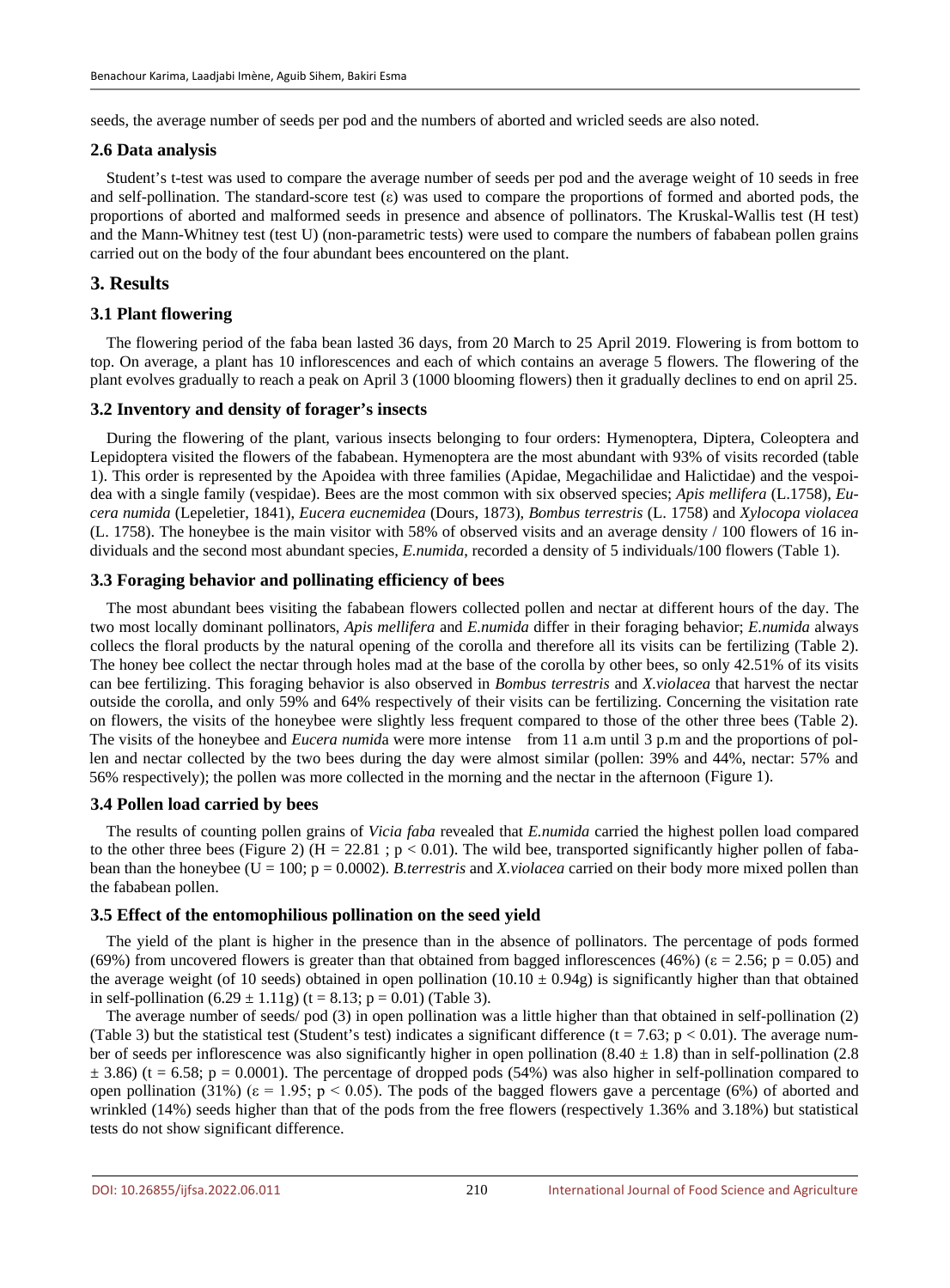| <b>Foraging insects</b>               | Num.of specimens | % of visits | Avg dens/100 flow |
|---------------------------------------|------------------|-------------|-------------------|
| 1-Hymenoptera                         |                  |             |                   |
| a-Apoïdea                             |                  |             |                   |
| *Apidae                               |                  |             |                   |
| Apis mellifera (L. 1758)              | 1026             | 58.33       | 15.86             |
| Eucera numida (L. 1841)               | 352              | 20.01       | 5.44              |
| Eucera eucnemidea (Dours. 1873)       | 21               | 1.19        | 0.32              |
| Bombus terrestris (L.1758)            | 124              | 7.05        | 1.92              |
| Xylocopa violacea (L. 1758)           | $80\,$           | 4.55        | 1.23              |
| * Megachilidae                        |                  |             |                   |
| Megachile ericetorum (L. 1841)        | $\tau$           | 0.40        | 0.11              |
| Megachile parietina (Geoffroy. 1785)  | 5                | 0.28        | 0.08              |
| Rhodanthidium siculum (Spinosa, 1838) | 4                | 0.23        | 0.06              |
| * Halictidae                          |                  |             |                   |
| Lasioglossum discum (Smith, 1853)     | $\overline{4}$   | 0.23        | 0.06              |
| b-Vespoidea                           |                  |             |                   |
| *Vespidae (gn.sps indt)               | 18               | 1.02        | 0.28              |
| Total                                 | 1641             | 93.29       | 25.36             |
| 2- Lepidoptera                        |                  |             |                   |
| *Pieridae                             |                  |             |                   |
| Pieris brassicae (L. 1758)            | 36               | 2.05        | 0.56              |
| Pieris rapae (L. 1758)                | 21               | 1.19        | 0.32              |
| Pyronia tithonus (L. 1758)            | 14               | 0.79        | 0.22              |
| Total                                 | 71               | 4.03        | 1.1               |
| 3-Diptera                             |                  |             |                   |
| *Syrphidae                            |                  |             |                   |
| Eristalis tenax (Latreille, 1804)     | 3                | 0.18        | 0.04              |
| Eristalis sp                          | $\mathfrak s$    | $0.28\,$    | 0.08              |
| Sphaerophoria sp                      | 4                | 0.23        | 0.06              |
| *Tabanidae                            |                  |             |                   |
| Tabanus spp.                          | 24               | 1.36        | 0,38              |
| Total                                 | 36               | 2.05        | 0.56              |
| 4-Coleoptera                          |                  |             |                   |
| *Coccinellidae                        |                  |             |                   |
| Coccinella septempunctata (L. 1758)   | 6                | 0.34        | 0.09              |
| Adalia bipunctata (L. 1758)           | 5                | 0.29        | 0.08              |
| Total                                 | 11               | 0.63        | 0.17              |
| <b>Final total</b>                    | 1759             | <b>100</b>  | 27.19             |

#### **Table 1. Densities of foragers insects encountered on fababean (***Vicia faba* **L. minor) in the locality of Ibn Ziad (2019 flowering period)**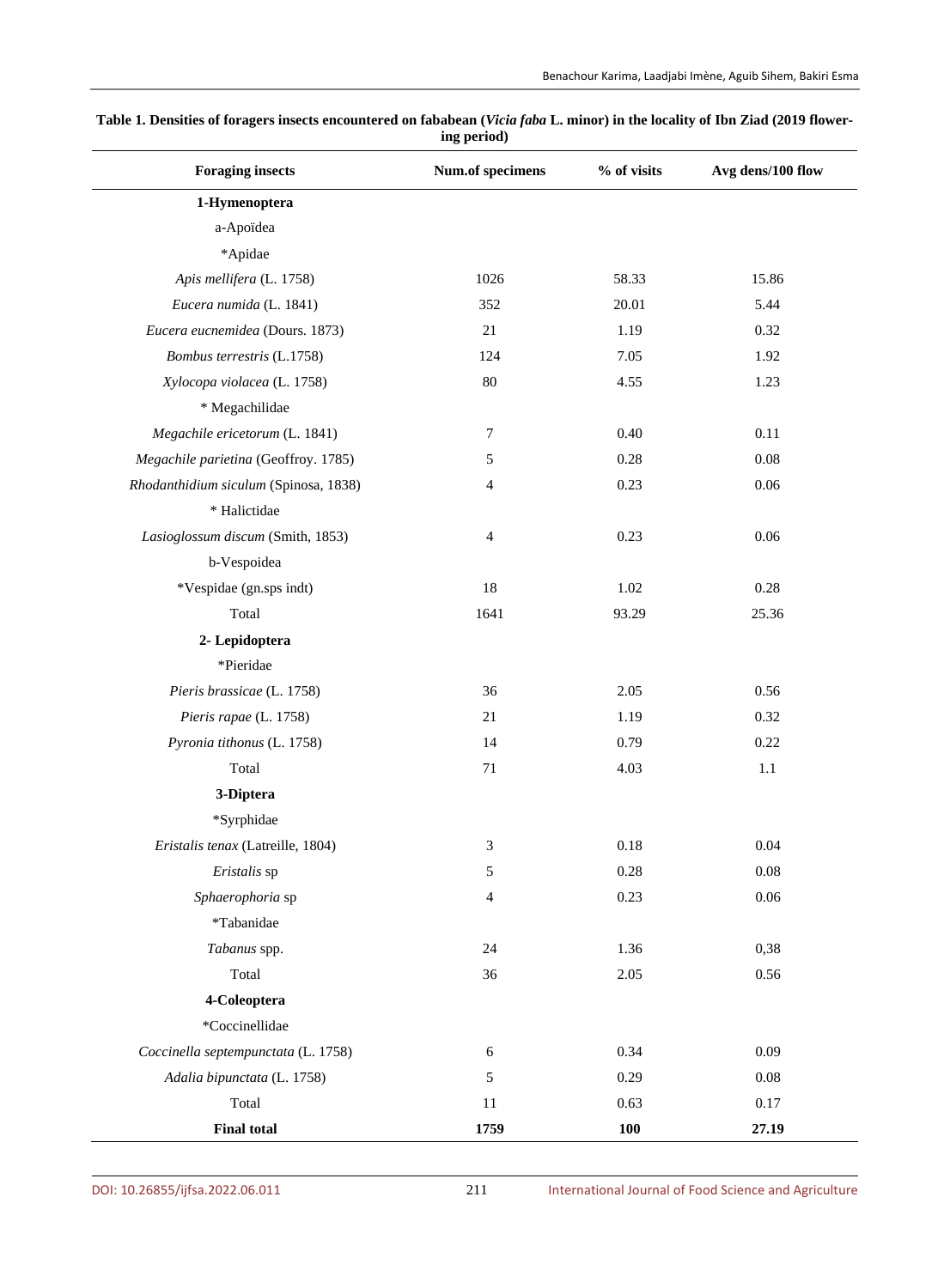| negative)              |                          |                 |                       |        |                                  |     |                        |     |
|------------------------|--------------------------|-----------------|-----------------------|--------|----------------------------------|-----|------------------------|-----|
| <b>Species</b>         | A.mellifera<br>$N = 661$ |                 | E.numida<br>$N = 224$ |        | <b>B</b> .terrestris<br>$N = 96$ |     | X.violacea<br>$N = 62$ |     |
| <b>Rewards</b>         |                          |                 |                       |        |                                  |     |                        |     |
| $P+$                   | 257                      | 38.88%          | 98                    | 43.75% | 57                               | 59% | 40                     | 64% |
| $\mathbf{N}^+$         | 00                       | 00%             | 126                   | 56.25% | 00                               | 00% | $00\,$                 | 00  |
| $N^-$                  | 380                      | 57.48%          | 00                    | 00%    | 39                               | 41% | 22                     | 36% |
| $(P + N)^+$            | 24                       | 3.63%           | 00                    | 00%    | 00                               | 00% | $00\,$                 | 00  |
| % of positiv visits    |                          | 42.51%          | 100%                  |        | 59%                              |     |                        | 64% |
| N                      |                          | 50              | 50                    |        | 32                               |     | 35                     |     |
| <b>Visitation rate</b> |                          | $4.66 \pm 0.97$ | $5.74 + 1.29$         |        | $6.50 + 0.80$                    |     | $5.68 \pm 0.36$        |     |

**Table 2. Havested floral products, proportion of fertilizing visits and visitation rate of the four main bees encountred on faba**  bean flowers during flowering period of 2019 ( $N =$  number of observed specimens;  $P =$  pollen;  $N =$  nectar;  $(+) =$  positif;  $(-) =$ **negative)**



**Figure 1. Percentages of collected rewards by** *Apis mellifera* **(a) and** *Eucera numida* **(b) on Faba bean during different hours of the day (flowering period of 2019) (n= total number of observed specimens; m= average number of observed specimens, N= nectar; P= Pollen).**



Figure 2. Average number ( $\pm$  ET) of pur and mixed pollen carried on the body of the bees during the flowering period of the **fababean (2019) (number of sampled females = 10).**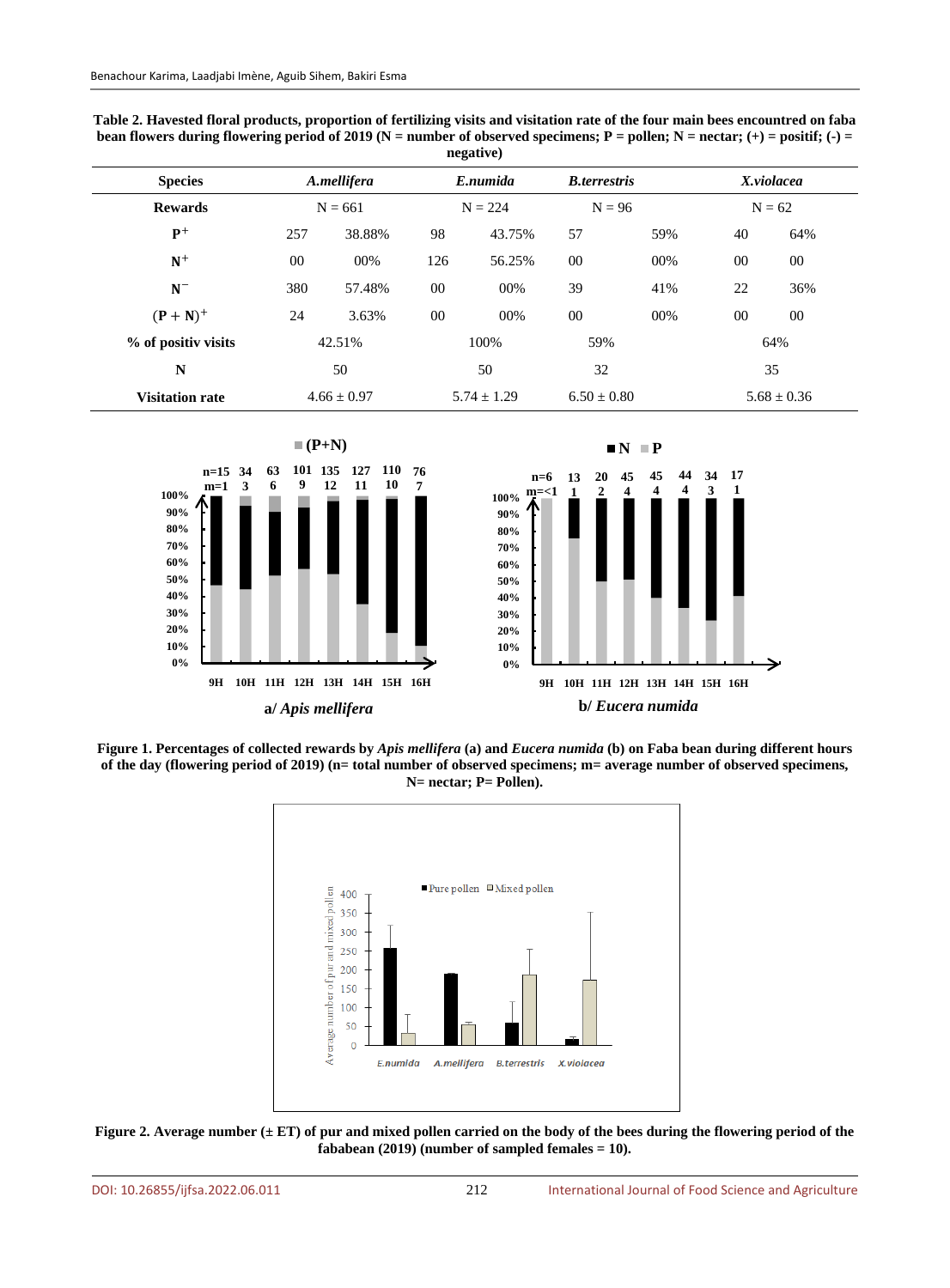| <b>Treatments</b>           |              | <b>Self Pollinisation</b> |               | <b>Free Pollinisation</b> | <b>Statistical Test</b>           |  |
|-----------------------------|--------------|---------------------------|---------------|---------------------------|-----------------------------------|--|
| Number of flowers (25 infl) |              | 122                       |               | 121                       |                                   |  |
| Number of formed pods       | 35           | 46.05%                    | 68            | 68.69%                    | $\varepsilon$ =2.56; p=0.05 (S)   |  |
| Average weihgt of 10 seeds  |              | $6.29 \pm 1.11$ g         |               | $10.10 \pm 0.94g$         | $t=8.13$ ; $p=0.01$ (S)           |  |
| Average number of seeds/pod |              | $2.00 + 0.64$             |               | $3.09 + 0.71$             | t=7.63; $p<0.01$ (S)              |  |
| Average number of seeds/Inf | $2.8 + 3.86$ |                           | $8.40 + 1.78$ |                           | t=6.58; $p=0.0001$ (S)            |  |
| Number of aborted pods      | 41           | 53.95%                    | 31            | 31.31%                    | $\varepsilon$ = 1.95; p<0.05 (S)  |  |
| Number of wrincled seeds    | 12           | 13.95%                    | 7             | 3.18%                     | $\varepsilon$ = 0.31; p>0.05 (NS) |  |
| Number of aborted seeds     | 5            | 5.81%                     | 3             | 1.36%                     | $\varepsilon$ = 0.76; p>0.05 (NS) |  |

**Table 3. Yield's parameters of spring Fababean in self and free pollination during flowering period of 2019 (ε = Standard-score test; t= Student test; S = significant; NS = No significant)**

#### **4. Discussion**

The observations carried out during the flowering of the fababean in 2019 showed that several insects represented by Lepidoptera, Coleoptera and Diptera frequent this forage plant but hymenoptera were more abundant. These latter are represented by the honey bee and the solitary bee, *E.numida*, which recorded the highest densities (respectively 16 and 6 individuals/100 flowers). The densities of *Bombus terrestris* and *X.violacea* were much lower. In France, [11] found that the honeybee was the most common visitor on different faba bean lines but the *Eucera* bees seem to have a preference for *Vicia faba* flowers. In the south of Spain, *E.numida* was the most frequent visitor represented 89% of pollinating insects of the plant. In the region of Constantine and during the period from 2000 to 2002, this bee was the main pollinator of broad bean with a proportion of visits of 70% [12] while in the region of Tizi-Ouzou (mid Algeria), an another *Eucera* (*Eucera pulveracea* Dours) was the most abundant insect on the flowers [13].

Several works have also mentioned the presence on the plant of bumblebees (*Bombus hortorum* L*,* 1761) *B.ruderatus* (Fabricius,1775), *B.pascuorum* (Scopoli, 1763)*; B.agrorum* (Fabricius, 1787)*; B.lucorum* (L,1761) and *B.terrestris* L.). Carpenter bees (*Xylocopa violacea* L., *Xylocopa aestuans* (L, 1758) also frequent the flowers [23, 24, 11, 12, 25]. In Egypt, [14] also noted the presence of different species on Broad bean, including *Andrena ovatula* (Kirby, 1802) (Andrenidae), *Chalicodoma siculum* (Rossi, 1792) (Megachilidae), *Anthophora hispanica* (Fabricius, 1787) and *Xylocopa bubescens* (Spinola, 1838) (Apidae).

Bee visits are synchronized with nectar secretion and pollen production during the day [26, 27, 28, 29]; the visits of the honey bee and *E.numida* were more frequent in the morning from 11h and in the afternoon until 15h. During this period, more nectar and pollen are producted since all new flower buds open in the afternoon [23, 30, 31, 26].

The type of foraging of a bee depends on the floral morphology; long-tongued bees can reach the nectar of flowers whose corolla is deep, this is the case of the wild bee *E.numida* that exhibited legitimate flower visits because it collects nectar by the opening of the corolla while the honey bee performs a non-fertilizing foraging when it collects this product from holes made by bumblebees at the base of the corolla ("nectar robbers") and only 42% of its visits can be fertilizing. This foraging behavior is also observed on the plant by several authors [23, 31, 32, 11, 12, 25]. The two other bees, *B.terrestris* and *X.violacea* also mostly robbed nectar and did not provide efficient pollination service. [13] and [25] also noted that these two bees practice negative foraging on flowers when they collect nectar.

Analysis of the pollen load of the four bees showed that *Eucera numida* carried a greater quantity of *Vicia faba* pollen on its body, which indicates that the bee was more constant in its foraging on the plant; moreover, all its visits are made through the opening of the corolla, which allows its body to always be in contact with the anthers. [12] found this bee showed high plant fidelity since it did not visit wildflowers around the plant throughout the flowering period. The honeybee does not seem as well adapted to the flower morphology compared to the eucera bee since very often it fails to open the closed corollas. This behavior was also observed by [12].

Insect pollination is essential to improve bean seed production. In presence of pollinators, the numbers of formed pods and seeds were significantly higher than those obtained without insects; also the seeds were larger and better formed. Similar results were obtained by several authors who found that the yield of the bean is always improved in the presence of insects [33, 34, 32, 35].

In Conclusion, *Eucera numida* is certainly the best pollinator of the plant in the region despite its low abundance. Unfortunately, the populations of this species have greatly declined; the observations made on the plant during the last five years have shown a clear decline in the populations of this bee (Benachour et al., Unp data). The honey bee, although less effective and less faithful to the plant, remains a very useful pollinator and the presence of sufficient colonies in flowering fields ensures adequate pollination of the plant.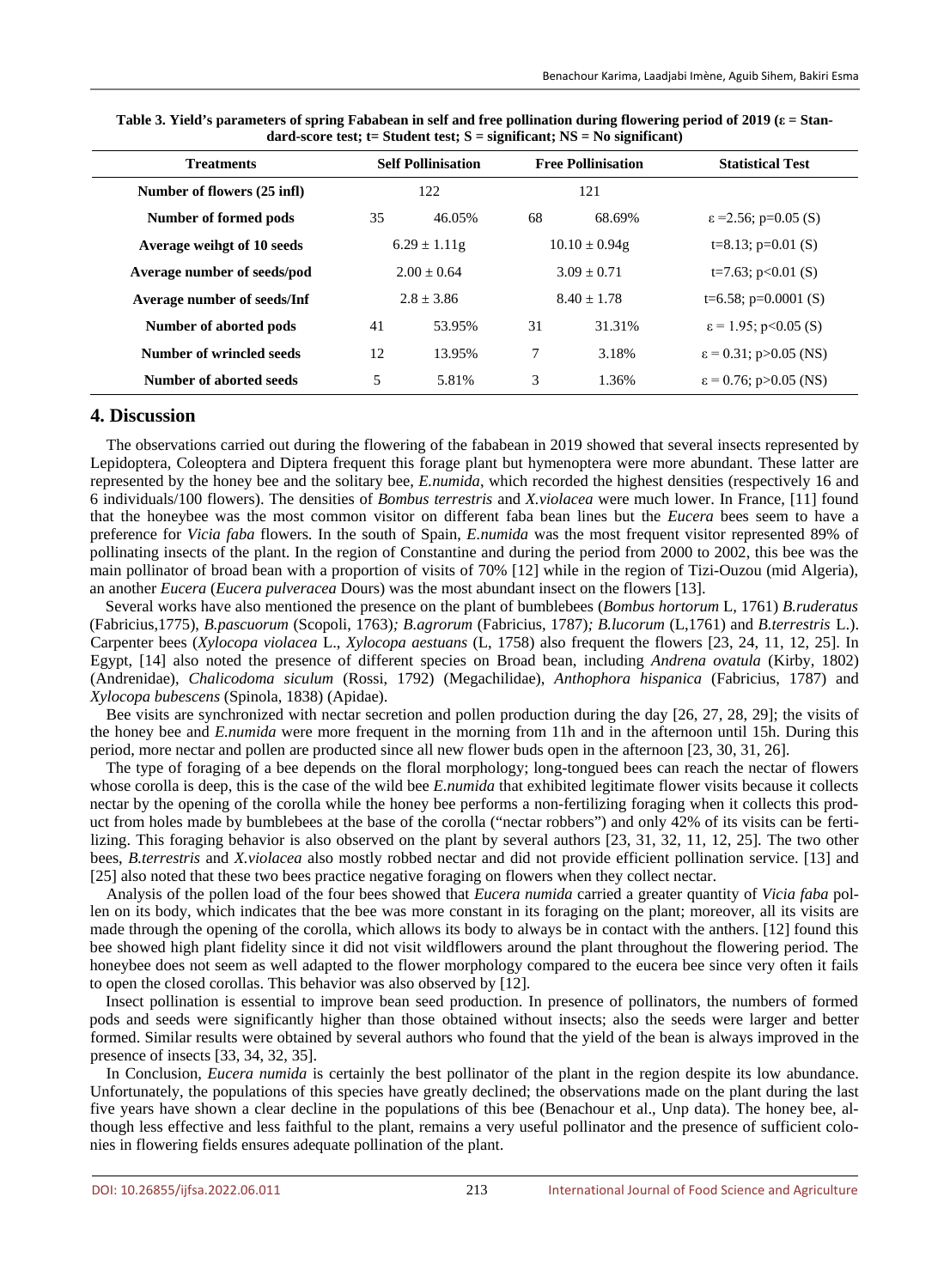#### **References**

- [1] Boyeldieu, J. (1991). The bean. Chapter VI in: Producing oilseeds and protein crops. Pp. 185-198. edt Tec and Doc Lavoisier.
- [2] Gallais, A. and Bannerot, H. (1992). Improvement of cultivated plant species: objectives and selection criteria. *Editions Quae*, p. 768.
- [3] Maatougui, A., Acherkouk, M., and Mahyou, H. (2006). Pastoral ecosystem of the rural commune of Maatarka: ecology, productivity and state of degradation. In: Maatougui A, Tiedeman J, eds. Sustainable management of basic agro-pastoral resources in the Maghreb. Report of the final workshop, 21-23 November 2005, Oujda, Morocco. Aleppo (Syria): ICARDA.
- [4] Jezierny, D., Mosenthin, R., and Bauer, E. (2010). The use of grain legumes as a protein source in pig nutrition: *A review Animal Feed Science and Technology*, 157(3-4): 111-128. https://doi.org/10.1016/j.anifeedsci.2010.03.001.
- [5] Carré, S., Tazei, J. N., Mesquida, J., and Le Guen, J. (1991). Estimate outcrossing rate between 2 lines of field bean (Vicia faba) in various conditions with isozymic markers. *Proceedings in the 6th Pollination Symposium- Acta Horticulturae*, 228: 354-358.
- [6] Le Guen, J., Mesquida, J., Pierre, J. S., Morin, G., Tazei, J. N., and Carré, S. (1993). Pollinating efficiency of different treatments on 2 lines of spring bean (*Vicia faba* L var. equina Steudel, at different levels of self-fertility with the use of various species of Bombus Latr (Hymenoptera: Apidae). *Apidology*, 24: 129-145.
- [7] Mesquida, J., Le Guen, J., Legrand, X., and Morin, G. (1992). Role of apoides in spring bean pollination. *Apidology*, 23(5): 487-490.
- [8] Free, J. B. (1966). The pollination requirements of broad beans and field beans (*Vicia faba*). *Journal of Agricultural Science*, 66 (3): 395-397. https://doi.org/10.1017/S002185960006370X.
- [9] Poulsen, M. H. (1973). The frequency and foraging behaviour of honeybees and bumble bees on field beans in Denmark.
- [10] Tasei, J. N. (1976). Winter bean (Vicia faba equina L.) pollinating insects and plant pollination sterile males in production of hybrid seeds. *Apidology*, 7: 1-38. https://doi.org/10.1051/apido:19760101.
- [11] Pierre, J., Suzo, M. J., Moreno, M. T., Esnault, R., and Le Guen, J. (1999). Entomofauna diversity and efficiency pollinator (Hymenoptera: Apidae) of faba bean (*Vicia faba* L.) at two sites, in France and in Spain. *Annals of the Entomological Society of France (n.s.)*, 35 (suppl.): 312-318.
- [12] Benachour, K., Louadi, K., and Terzo, M. (2007). Role of wild and honey bees (Hymenoptera: Apoidea) in the broad bean pollination (*Vicia faba* L. var. major) (Fabaceae) in the Constantine region (Algeria). *Annals of the Entomological Society of France*, 43(2): 213-219. https://doi.org/10.1080/00379271.2007.10697513.
- [13] Aouar-sadli, M., Louadi, K., and Doumanji, S.-E. (2008). Pollination of the broad bean (Vicia faba L.var. major) (Fabaceae) by wild bees and honey bees (Hymenoptera: Apoidea) and its impact on the seed production in the Tizi- Ouzou area (Algeria). *African Journal of Agricultural Research*, 3: 266-272.
- [14] Shebl, M. A. and Mahmoud Farag, M. (2015). Bee diversity (Hymenoptera: Apoidea) visiting Broad Bean (*Vicia faba* L.) flowers in Egypt. *Zoology in the Middle East.*, 61(3), 256-263.
- [15] Zaghouane, O. (1991). The situation of faba bean (*Vicia faba* L.) in Algeria. Mediterranean Options. Seminar Series, 10: 123-125.
- [16] Chouaki, S., Bessedik, F., and Chebouti, A. (2006). Second National Report on the State plant genetic Resources, National Institute of Agronomic Research of Algeria-INRA, p. 30.
- [17] Ivey, C. T., Martinez, P., and Payatt, R. (2003). Variation in pollinator effectiveness in swamp milkweed *Asclepias incarnata* (Apocynaceae). *American Journal of Botany*, 90(2): 214-225. https:// doi.org/10.3732/ajb.90.2.214.
- [18] Adler, L. S. and Irwin, R. E. (2006). Comparison of pollen transfer dynamics by multiple floral visitors: experiments with pollen and fluorescent dye. *Annals of Botany*, 97: 141-150. https://doi.org/10.1093/aob/mcj012.
- [19] Benachour, K. (2017). Insect visitors of lavender (*Lavandula officinalis* L.): Comparison of quantitative and qualitative interactions of the plant with its main pollinators. *African Entomology*, 25(2): 435-444. https://dx.doi.org/10.4001/003.025.0435.
- [20] Herrera, C. M. (1987). Components of pollinator "quality": comparative analysis of a diverse insect assemblage. *Oikos*, 50: 79-90.
- [21] Thomson, J. D. and Goodell, K. (2001). Pollen removal and deposition by honeybee and bumblebee visitors to apple and almond flowers. *Journal of Applied Ecology*, 38: 1032-1044. https://www.jstor.org/stable/827241.
- [22] Jacobs, J. H., Clark, S. J, Denholm, I., Goulson, D., Stoate, C., and Osborne, J. L. (2010). Pollinator effectiveness and fruit set in common ivy, *Hedera helix* (Araliaceae). *Arthropod–Plant Interactions*, 4: 19-28. https://doi.org/10.1007/ s11829-009-9080-9.
- [23] Stoddard, F. L. and Bond, D. A. (1987). The pollination requirements of the faba bean. *Bee World*, 68(3): 144-152. https://doi.org/10.1080/0005772X.1987.11098923.
- [24] Pierre, J., Le Guen, J., Esnault, R., Debbagh, S., and Sadiki, M. (1997). Method of studying the attendance of various fava beans by pollinating insects, pp. 199-206: INRA (ed.), Mediterranean food legumes, Rennes (France), February 20-22, Colloquia 88, INRA, Paris.